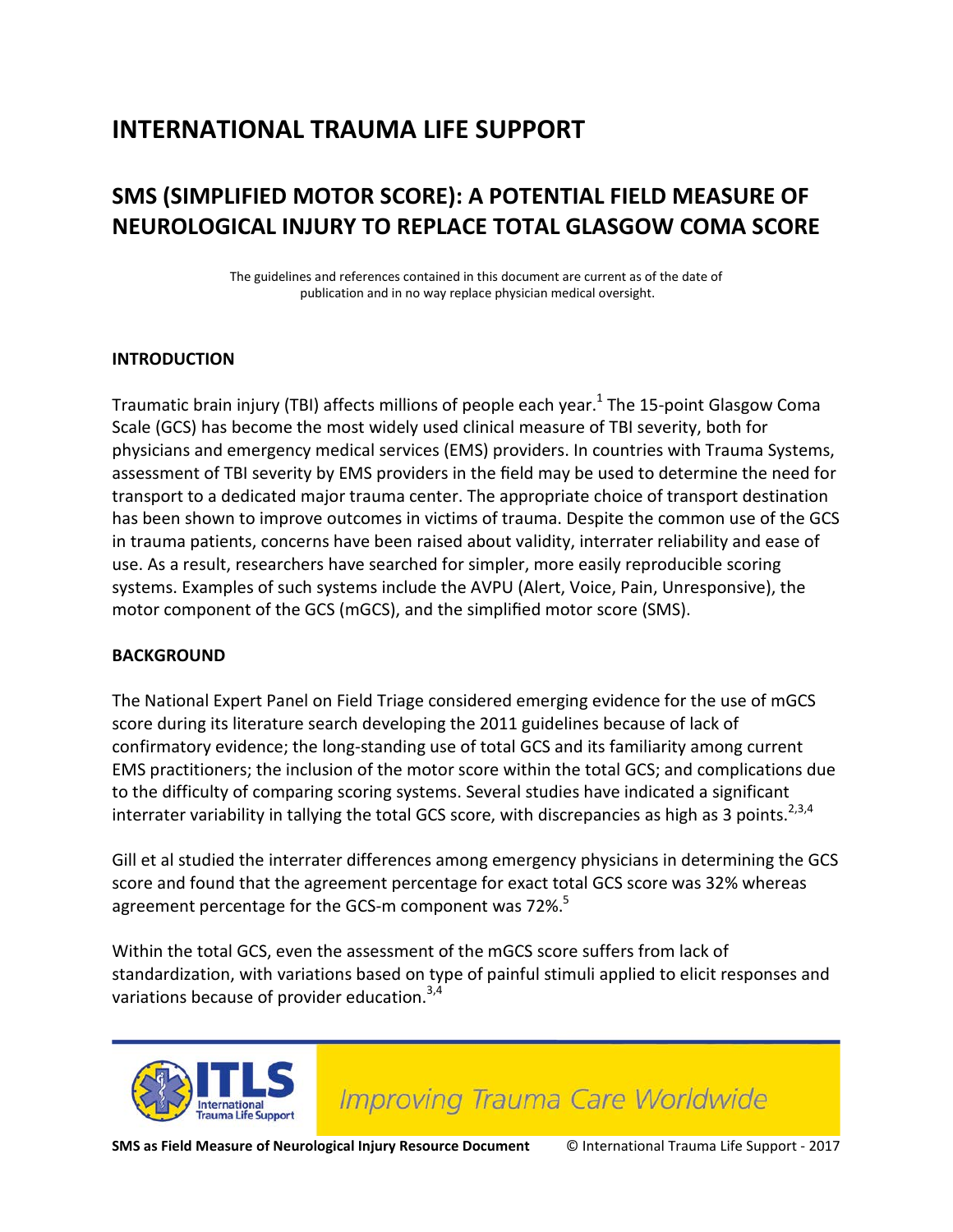Several studies have consequently been conducted in the search for a simple assessment tool to allow rapid and accurate assessment of a trauma patient's condition for trauma triage in the prehospital setting.6,7,8,9,10

A retrospective analysis of a statewide trauma registry of 393,877 adults aged 18 years and older from 1999 to 2013 indicated that the relative differences between the single mGCS <6 or "patient does not follow commands" and GCS score ≤13 were all below the pre-specified 5% threshold of clinical importance for 8 trauma outcomes tested, even when statistically significant.<sup>11</sup>

The SMS is a three-point measure based upon the GCS motor response. The highest score of 2 is equivalent to the mGCS of 6 (patient obey commands). A score of 1 is equivalent to mGCS of 5 (patient localizes to pain). A score of 0 refers to mGCS of 4 or less.

## **CONSIDERATIONS**

If the SMS is to replace the GCS for field neurological assessment, it should be compared with the GCS in a variety of EMS systems for predicting both mortality and other clinically important outcomes.

In a retrospective observational analysis of the Ohio State Trauma Registry from 2002 to 2007, a total of 92,704 records of patients aged 16 years and older who were transported by EMS were obtained from the registry to compare the discriminatory ability of the SMS with the GCS using receiver-operating characteristic curves. The objective was to compare the ability of the EMS-obtained SMS with the GCS as an accurate predictor of neurological outcomes and mortality in TBI.<sup>12</sup>

GCS was recorded both as a continuous variable and dichotomized at a cutoff of 13 or less. The cutoff of 13 or less was chosen as this is the current cutoff used by Ohio EMS providers in determining whether a patient meets the criteria for transport to a trauma center. The test characteristics used compared to SMS were: mortality, TBI, neurological intervention, emergency intubation, and ED intubation.

In a separate analysis, the study also calculated the non-parametric AUC for the GCS motor component alone compared to SMS. For each outcome, proportions and test characteristics (sensitivity, specificity, positive and negative likelihood ratios) with 95% CI were calculated. These were calculated for cutoffs of SMS of 0 and of SMS of 1 or less (any abnormal SMS) and they were also calculated for a GCS cutoff of 13 or less. The test characteristics at specified cutoffs were chosen as this is how they are used clinically by EMS providers. EMS providers



**Improving Trauma Care Worldwide**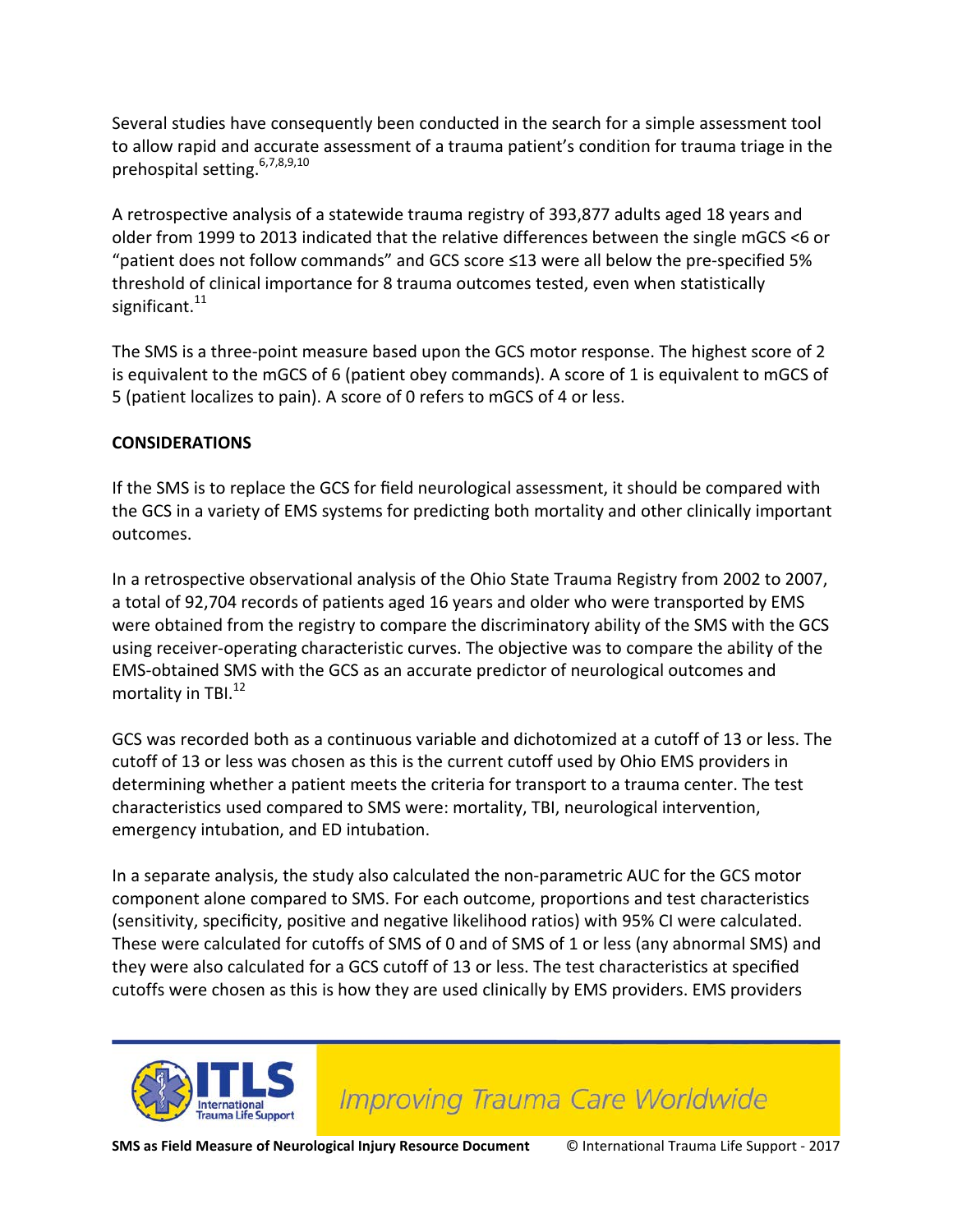dichotomize this variable to determine whether a patient has met the criteria for trauma center transport.

It was found that an SMS of 1 or less and a GCS of 13 or less had roughly equivalent sensitivity, specificity and LR for all outcomes. The greatest discrepancy came with sensitivity for neurosurgical intervention, in which the SMS was 7.1% less sensitive than the GCS. For many of these comparisons, although the proportions are clinically indistinguishable, the CI do not overlap. This again is probably an artifact of the study's large sample size with resulting tight CI. However, we agree with the authors and feel that proportions so close are clinically indistinguishable. Also, SMS has had similar test performance to the GCS for the prediction of mortality when obtained by prehospital providers.<sup>6</sup> The SMS thus seems to be a useful marker of TBI and one that could potentially replace the GCS as a simple field measure of neurological injury.

# **MEDICAL OVERSIGHT**

Medical oversight should review current literature and develop prehospital EMS protocols in regard to trauma triage and documentation. Implementation should be monitored and supervised through a quality assurance program.

# **CONCLUSION**

ITLS believes that there is adequate evidence that the GCS motor component (mGCS) has near equal predictive power to the total GCS (tGCS). The SMS, which is based on the GCS motor component, performs as well as either of these (tGCS or mGCS) but is much easier to calculate.



**SMS as Field Measure of Neurological Injury Resource Document** © International Trauma Life Support - 2017

**Improving Trauma Care Worldwide**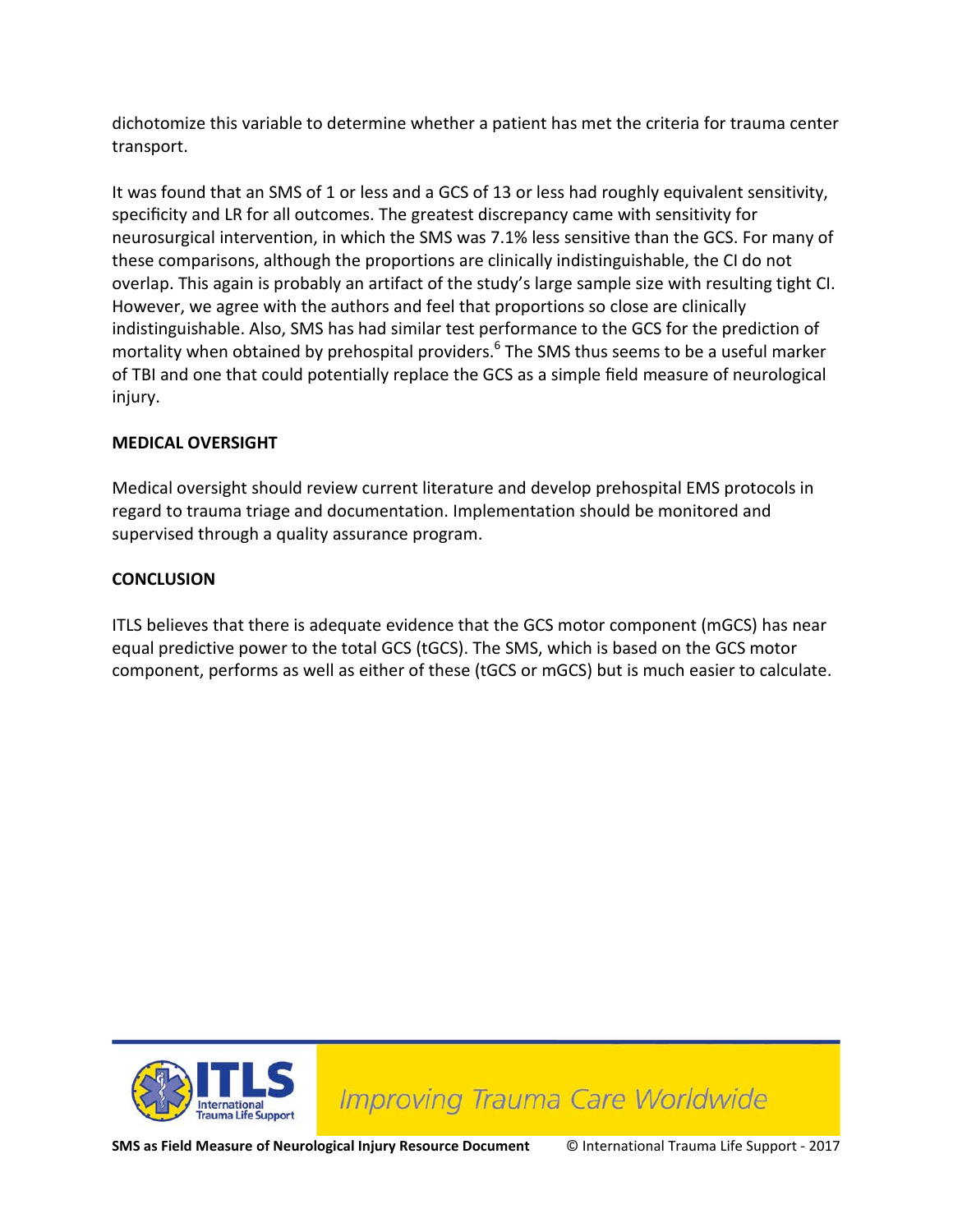#### **REFERENCES**

- 1. Ghajar J. Traumatic Brain Injury. *Lancet*. 2000. 356:9233(923-9). https://doi.org/10.1016/S0140-6736(00)02689-1.
- 2. Namiki J, et al. Inaccuracy and misjudged factors of Glasgow Coma Scale scores when assessed by inexperienced physicians. *Clin Neurol Neurosurg*. 2011;113:393-398.
- 3. Reith FC, et al. Lack of standardization in the use of the Glasgow Coma Scale. Results of international surveys. *J Neurotrauma.* 2016;33:89-94.
- 4. Bledsoe BE, et al. Glasgow Coma Scale scoring is often inaccurate. *Prehosp Disaster Med*. 2015;30:46-53.
- 5. Gill MR, et al. Interrater reliability of Glasgow Coma Scale scores in the emergency department. *Ann Emerg Med*. 2004;43:215-223.
- 6. Gill M, et al. A comparison of five simplified scales to the out-of-hospital Glasgow Coma Scale for the prediction of traumatic brain injury outcomes. *Acad Emerg Med.* 2006;13:968-973.
- 7. Haukoos JS, et.al. Validation of the simplified motor score in the out of hospital setting for the prediction of traumatic brain injury and mortality. *Br J Surg.* 2012;99:122-130.
- 8. Thompson Do, et al. Validation of the simplified motor score in the out-of-hospital setting for the prediction of outcome after traumatic brain injury. *Ann Emerg Med*. 2011;58:417-425.
- 9. Brown JB, et al. Evidence-based improvement of the National Trauma Triage Protocol: the Glasgow Coma Scale versus Glasgow Coma Scale motor subscale. *J Trauma Acute Care Surg*. 2014;77:95-102.
- 10. Beskind DL, et al. A comparison of the prehospital motor component of the Glasgow Coma Scale (mGCS) to the prehospital total GCS (tGCS) as a prehospital risk adjustment measure for trauma patients. *Prehosp Emerg Care*. 2014;18:68-75.
- 11. Kupas DF, et al. Glasgow Coma Scale Motor Component (" Patient Does Not Follow Commands") Performs Similarly to Total Glasgow Coma Scale in Predicting Severe Injury in Trauma Patients. *Ann Emerg Med*. 2016;68:6:744-749.
- 12. Caterino JM et al. The prehospital simplified motor score is as accurate as the prehospital Glasgow Coma Scale: analysis of a statewide trauma registry. *Emerg Med J*. 2012;29:492-496.



**Improving Trauma Care Worldwide**